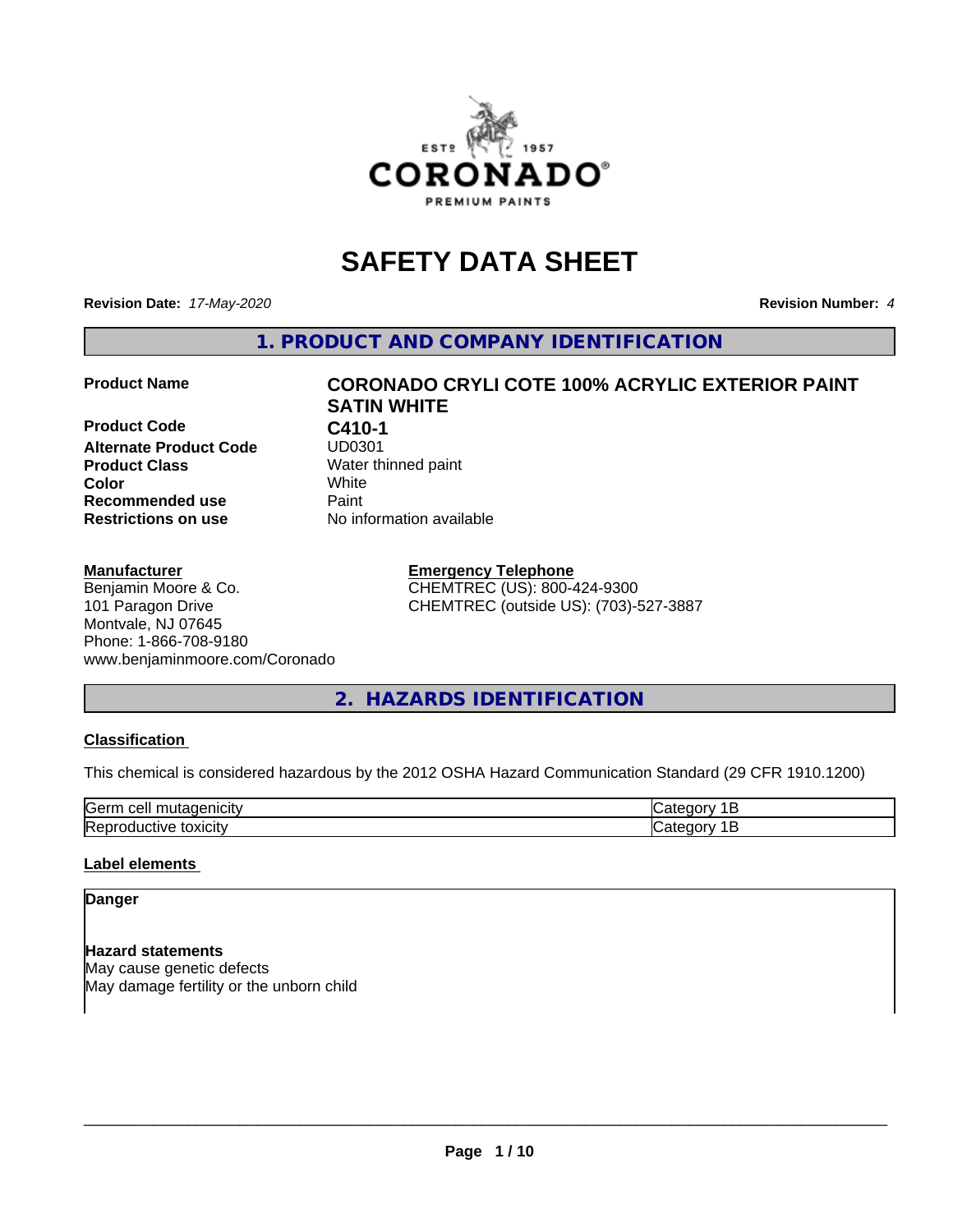

**Appearance** liquid **Odor in the original of the original of the original of the original of the original of the original of the original of the original of the original of the original of the original of the original of t** 

#### **Precautionary Statements - Prevention**

Obtain special instructions before use Do not handle until all safety precautions have been read and understood Use personal protective equipment as required

#### **Precautionary Statements - Response**

IF exposed or concerned: Get medical advice/attention

#### **Precautionary Statements - Storage**

Store locked up

#### **Precautionary Statements - Disposal**

Dispose of contents/container to an approved waste disposal plant

#### **Hazards not otherwise classified (HNOC)**

Not applicable

#### **Other information**

No information available

#### **3. COMPOSITION INFORMATION ON COMPONENTS**

| <b>Chemical name</b>                         | <b>CAS No.</b> | Weight-%    |
|----------------------------------------------|----------------|-------------|
| Titanium dioxide                             | 13463-67-7     | $10 - 15$   |
| Kaolin                                       | 1332-58-7      | $5 - 10$    |
| Nepheline syenite                            | 37244-96-5     | $5 - 10$    |
| Zinc oxide                                   | 1314-13-2      | $-5$        |
| Sodium C14-C16 olefin sulfonate              | 68439-57-6     | $0.1 - 0.5$ |
| Carbamic acid, 1H-benzimidazol-2-yl-, methyl | 10605-21-7     | $0.1 - 0.5$ |
| ester                                        |                |             |

#### **4. FIRST AID MEASURES**

| <b>General Advice</b> | If symptoms persist, call a physician. Show this safety data sheet to the doctor in<br>attendance.       |
|-----------------------|----------------------------------------------------------------------------------------------------------|
| <b>Eye Contact</b>    | Rinse thoroughly with plenty of water for at least 15 minutes and consult a<br>physician.                |
| <b>Skin Contact</b>   | Wash off immediately with soap and plenty of water while removing all<br>contaminated clothes and shoes. |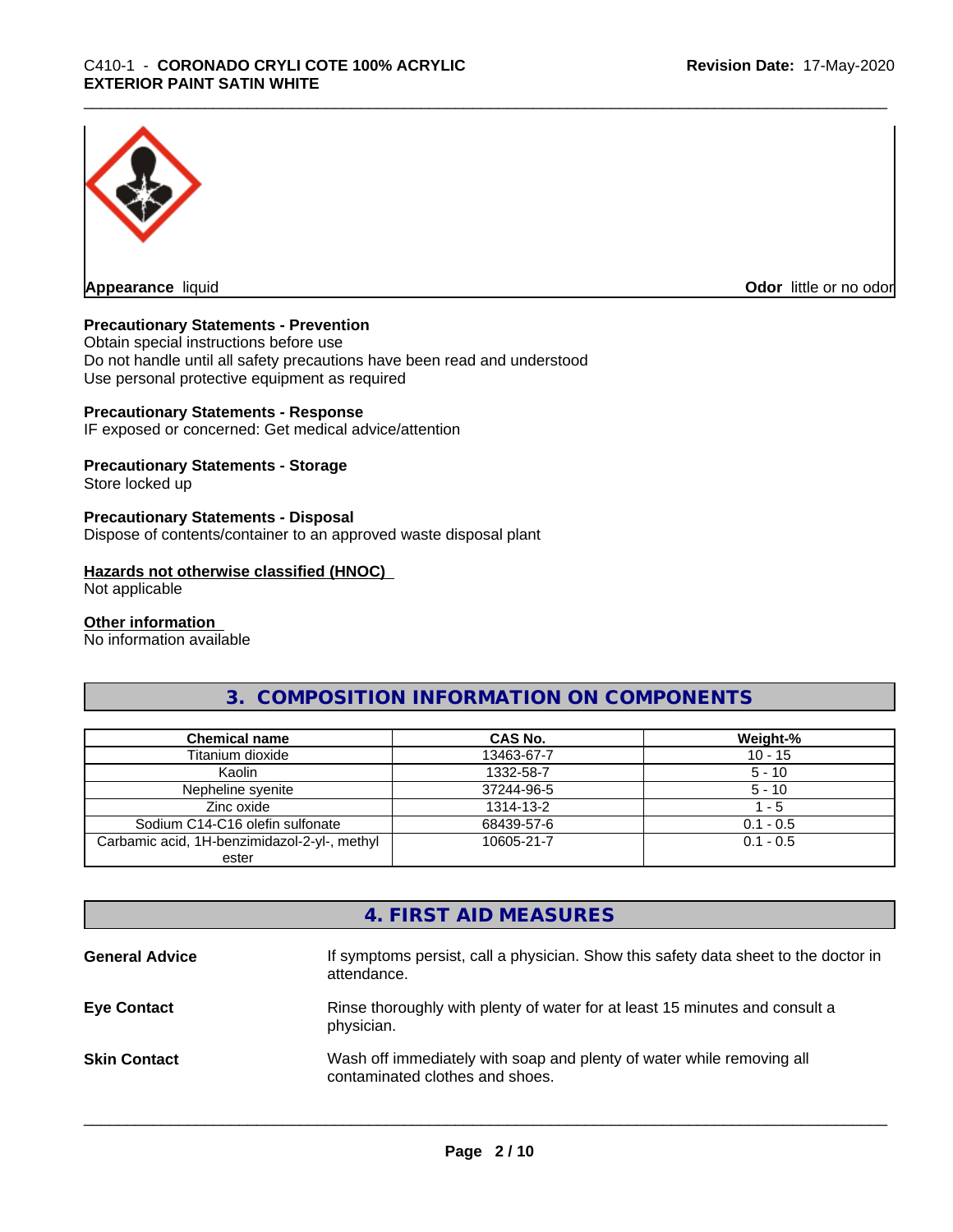| <b>Inhalation</b>                                                       |                                                               | Move to fresh air. If symptoms persist, call a physician.<br>Clean mouth with water and afterwards drink plenty of water. Consult a physician<br>if necessary. |                                                                      |                                                                                                                 |  |
|-------------------------------------------------------------------------|---------------------------------------------------------------|----------------------------------------------------------------------------------------------------------------------------------------------------------------|----------------------------------------------------------------------|-----------------------------------------------------------------------------------------------------------------|--|
| Ingestion                                                               |                                                               |                                                                                                                                                                |                                                                      |                                                                                                                 |  |
| <b>Most Important</b>                                                   | <b>Symptoms/Effects</b>                                       | None known.                                                                                                                                                    |                                                                      |                                                                                                                 |  |
|                                                                         | <b>Notes To Physician</b>                                     | Treat symptomatically.                                                                                                                                         |                                                                      |                                                                                                                 |  |
|                                                                         |                                                               |                                                                                                                                                                | 5. FIRE-FIGHTING MEASURES                                            |                                                                                                                 |  |
|                                                                         | <b>Suitable Extinguishing Media</b>                           |                                                                                                                                                                |                                                                      | Use extinguishing measures that are appropriate to local<br>circumstances and the surrounding environment.      |  |
|                                                                         | Protective equipment and precautions for firefighters         |                                                                                                                                                                | and full protective gear.                                            | As in any fire, wear self-contained breathing apparatus<br>pressure-demand, MSHA/NIOSH (approved or equivalent) |  |
|                                                                         | <b>Specific Hazards Arising From The Chemical</b>             |                                                                                                                                                                | Closed containers may rupture if exposed to fire or<br>extreme heat. |                                                                                                                 |  |
|                                                                         | Sensitivity to mechanical impact                              |                                                                                                                                                                | No                                                                   |                                                                                                                 |  |
|                                                                         | Sensitivity to static discharge                               |                                                                                                                                                                | No                                                                   |                                                                                                                 |  |
| <b>Flash Point Data</b><br><b>Method</b>                                | Flash point (°F)<br>Flash Point (°C)                          |                                                                                                                                                                | Not applicable<br>Not applicable<br>Not applicable                   |                                                                                                                 |  |
|                                                                         | <b>Flammability Limits In Air</b>                             |                                                                                                                                                                |                                                                      |                                                                                                                 |  |
|                                                                         | Lower flammability limit:<br><b>Upper flammability limit:</b> |                                                                                                                                                                | Not applicable<br>Not applicable                                     |                                                                                                                 |  |
| <b>NFPA</b>                                                             | Health: 2                                                     | Flammability: 0                                                                                                                                                | Instability: 0                                                       | <b>Special: Not Applicable</b>                                                                                  |  |
| <b>NFPA Legend</b><br>0 - Not Hazardous<br>$\bigcap$ is a let $\bigcup$ |                                                               |                                                                                                                                                                |                                                                      |                                                                                                                 |  |

- 1 Slightly
- 2 Moderate
- 3 High
- 4 Severe

*The ratings assigned are only suggested ratings, the contractor/employer has ultimate responsibilities for NFPA ratings where this system is used.*

*Additional information regarding the NFPA rating system is available from the National Fire Protection Agency (NFPA) at www.nfpa.org.*

#### **6. ACCIDENTAL RELEASE MEASURES**

**Personal Precautions** Avoid contact with skin, eyes and clothing. Ensure adequate ventilation.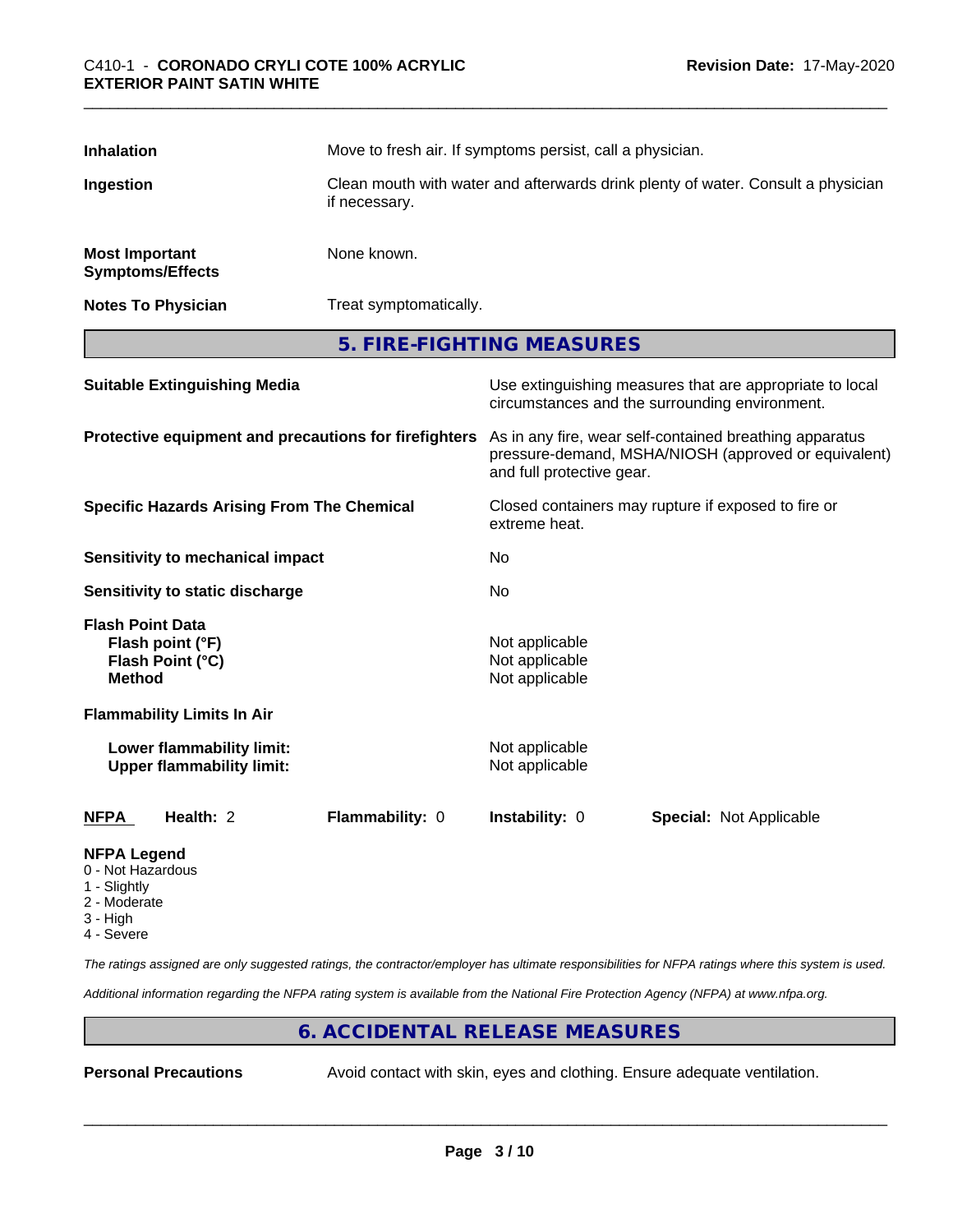| Prevent further leakage or spillage if safe to do so.                                                                                                                            |  |  |
|----------------------------------------------------------------------------------------------------------------------------------------------------------------------------------|--|--|
| See Section 12 for additional Ecological Information.                                                                                                                            |  |  |
| Soak up with inert absorbent material. Sweep up and shovel into suitable<br>containers for disposal.                                                                             |  |  |
| 7. HANDLING AND STORAGE                                                                                                                                                          |  |  |
| Avoid contact with skin, eyes and clothing. Avoid breathing vapors, spray mists or<br>sanding dust. In case of insufficient ventilation, wear suitable respiratory<br>equipment. |  |  |
| Keep container tightly closed. Keep out of the reach of children.                                                                                                                |  |  |
| No information available                                                                                                                                                         |  |  |
|                                                                                                                                                                                  |  |  |

#### **8. EXPOSURE CONTROLS/PERSONAL PROTECTION**

#### **Exposure Limits**

| <b>Chemical name</b> | <b>ACGIH TLV</b>                                | <b>OSHA PEL</b>            |
|----------------------|-------------------------------------------------|----------------------------|
| Titanium dioxide     | TWA: $10 \text{ mg/m}^3$                        | 15 mg/m $3$ - TWA          |
| Kaolin               | TWA: 2 mg/m <sup>3</sup> particulate matter     | 15 mg/m <sup>3</sup> - TWA |
|                      | containing no asbestos and <1%                  | $5 \text{ mg/m}^3$ - TWA   |
|                      | crystalline silica, respirable particulate      |                            |
|                      | matter                                          |                            |
| Zinc oxide           | STEL: 10 $mg/m3$ respirable particulate         | $5 \text{ mg/m}^3$ - TWA   |
|                      | matter                                          | 15 mg/m <sup>3</sup> - TWA |
|                      | TWA: 2 mg/m <sup>3</sup> respirable particulate |                            |
|                      | matter                                          |                            |

#### **Legend**

ACGIH - American Conference of Governmental Industrial Hygienists Exposure Limits OSHA - Occupational Safety & Health Administration Exposure Limits N/E - Not Established

| <b>Engineering Measures</b>                          | Ensure adequate ventilation, especially in confined areas.                                                                                                                                                                                                                                                                                                          |
|------------------------------------------------------|---------------------------------------------------------------------------------------------------------------------------------------------------------------------------------------------------------------------------------------------------------------------------------------------------------------------------------------------------------------------|
| <b>Personal Protective Equipment</b>                 |                                                                                                                                                                                                                                                                                                                                                                     |
| <b>Eye/Face Protection</b><br><b>Skin Protection</b> | Safety glasses with side-shields.<br>Protective gloves and impervious clothing.                                                                                                                                                                                                                                                                                     |
| <b>Respiratory Protection</b>                        | Use only with adequate ventilation. In operations where exposure limits are<br>exceeded, use a NIOSH approved respirator that has been selected by a<br>technically qualified person for the specific work conditions. When spraying the<br>product or applying in confined areas, wear a NIOSH approved respirator<br>specified for paint spray or organic vapors. |
| <b>Hygiene Measures</b>                              | Avoid contact with skin, eyes and clothing. Remove and wash contaminated<br>clothing before re-use. Wash thoroughly after handling.                                                                                                                                                                                                                                 |
|                                                      |                                                                                                                                                                                                                                                                                                                                                                     |

### **9. PHYSICAL AND CHEMICAL PROPERTIES**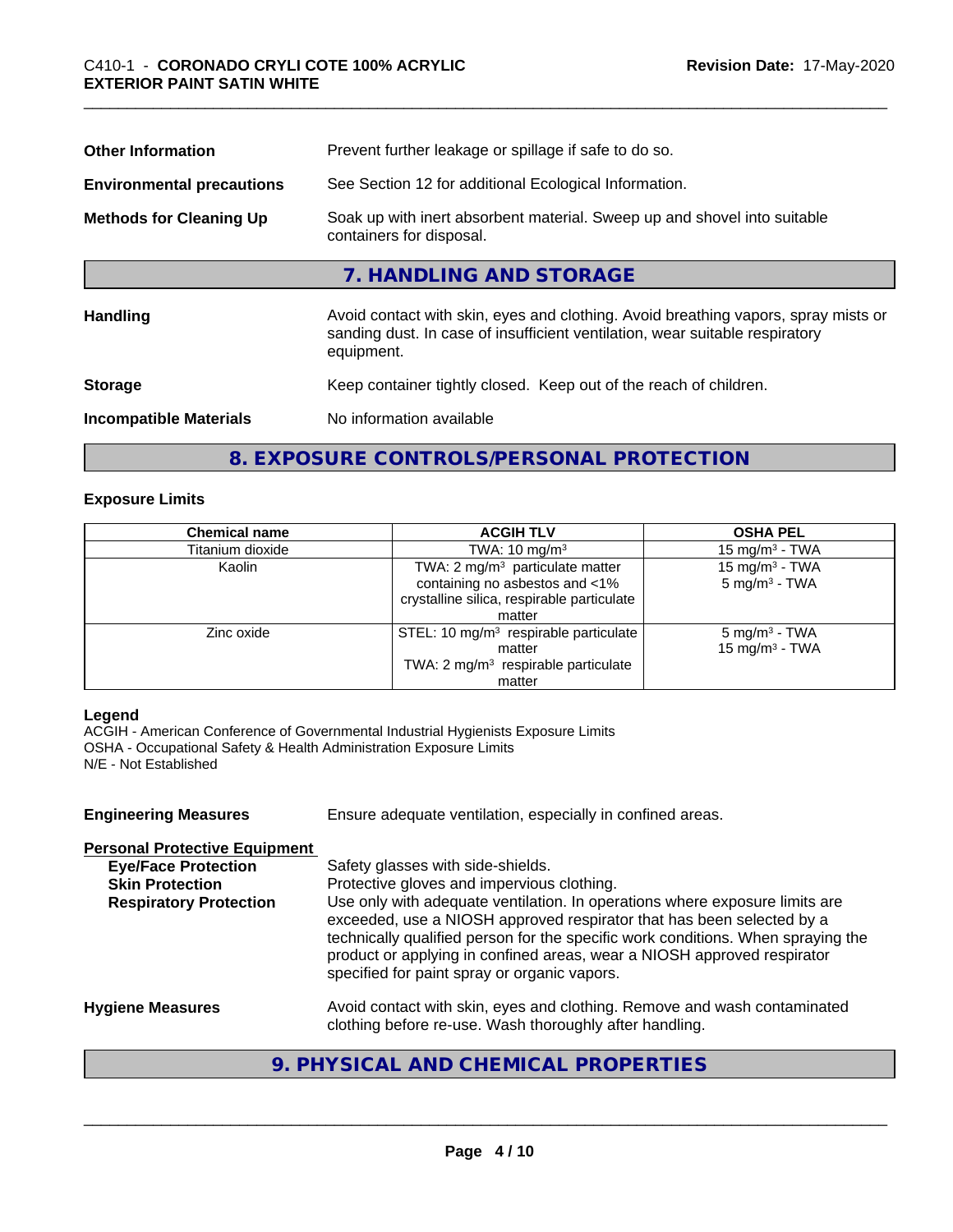**Appearance** liquid<br> **Odor** little c **Odor Threshold** No information available **Density (lbs/gal)** 10.6 - 11.0 **Specific Gravity** 1.27 - 1.31 **pH pH**  $\blacksquare$ **Viscosity (cps)** No information available Notice 1, 1999 **Solubility(ies)** No information available in the solution of the solution of the solution available in the solution of the solution of the solution of the solution of the solution of the solution of the solution of the so **Water solubility** No information available **Evaporation Rate No information available No information available Vapor pressure** No information available in the North American Monte available in the North American available **Vapor density**<br> **We Solids**<br>
We Solid Wi, % Solids<br>
We Note that the Solid Solid Solid Solid Solid Solid Solid Solid Solid Solid Solid Solid Solid Solid Solid Solid Solid Solid Solid Solid Solid Solid Solid Solid Solid So **Wt. % Solids** 50 - 60<br> **Vol. % Solids** 50 - 60<br> **Vol. % Solids** 50 - 45 **Vol. % Solids Wt. % Volatiles** 40 - 50 **Vol. % Volatiles** 55 - 65 **VOC Regulatory Limit (g/L)** < 50 **Boiling Point (°F)** 212 **Boiling Point (°C) Freezing point (°F)** 32 **Freezing Point (°C)** 0 **Flash point (°F)**<br> **Flash Point (°C)**<br> **Flash Point (°C)**<br> **Complicate State Additional Point (°C)**<br> **Not** applicable **Flash Point (°C) Method** Not applicable<br> **Flammability (solid, gas)** Not applicable Not applicable **Flammability** (solid, gas) **Upper flammability limit:**<br> **Lower flammability limit:**<br>
Not applicable<br>
Not applicable **Lower flammability limit:**<br> **Autoignition Temperature (°F)** Not applicable Not applicable available **Autoignition Temperature (°F) Autoignition Temperature (°C)** No information available **Decomposition Temperature (°F)** No information available **Decomposition Temperature (°C)** No information available **Partition coefficient** No information available

little or no odor

## **10. STABILITY AND REACTIVITY**

| <b>Reactivity</b>                         | Not Applicable                           |
|-------------------------------------------|------------------------------------------|
| <b>Chemical Stability</b>                 | Stable under normal conditions.          |
| <b>Conditions to avoid</b>                | Prevent from freezing.                   |
| <b>Incompatible Materials</b>             | No materials to be especially mentioned. |
| <b>Hazardous Decomposition Products</b>   | None under normal use.                   |
| <b>Possibility of hazardous reactions</b> | None under normal conditions of use.     |

#### **11. TOXICOLOGICAL INFORMATION**

**Product Information**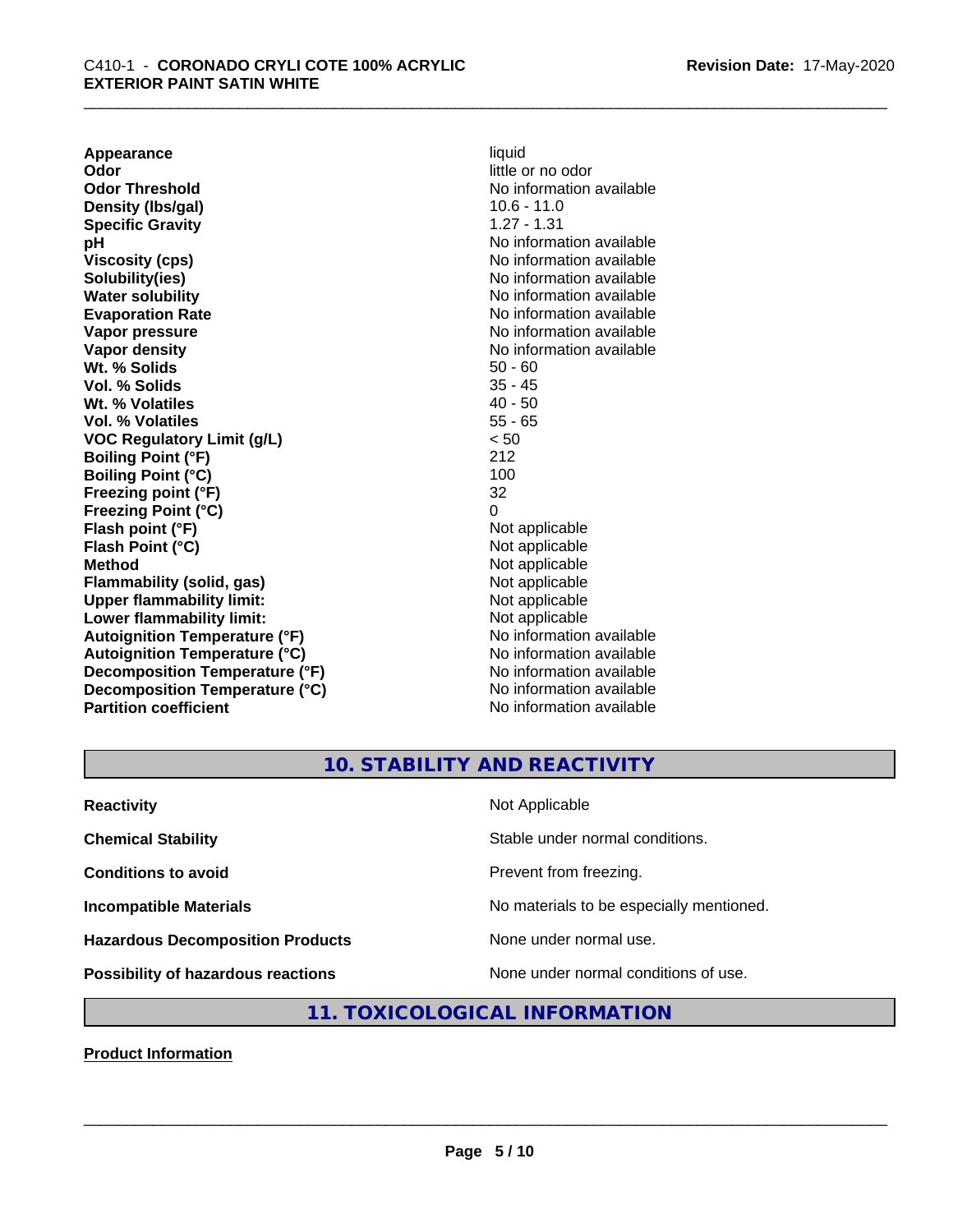**Numerical measures of toxicity**

**The following values are calculated based on chapter 3.1 of the GHS document**

**ATEmix (oral)** 55348 mg/kg

#### **Component Information**

| Chemical name                                                       | Oral LD50                                    | Dermal LD50                                                                     | <b>Inhalation LC50</b> |
|---------------------------------------------------------------------|----------------------------------------------|---------------------------------------------------------------------------------|------------------------|
| Titanium dioxide<br>13463-67-7                                      | $> 10000$ mg/kg (Rat)                        |                                                                                 |                        |
| Kaolin<br>1332-58-7                                                 | $>$ 5000 mg/kg (Rat)                         | $>$ 5000 mg/kg (Rat)                                                            |                        |
| Zinc oxide<br>1314-13-2                                             | $>$ 5000 mg/kg (Rat)                         |                                                                                 |                        |
| Sodium C14-C16 olefin sulfonate<br>68439-57-6                       | $= 2220$ mg/kg (Rat)                         | $> 740$ mg/kg (Rabbit)                                                          |                        |
| Carbamic acid,<br>1H-benzimidazol-2-yl-, methyl ester<br>10605-21-7 | $>$ 5050 mg/kg (Rat)<br>$= 6400$ mg/kg (Rat) | · 10000 mg/kg (Rabbit)= 2 g/kg<br>$\text{Rat}$ = 8500 mg/kg ( $\text{Rabbit}$ ) |                        |

#### **Chronic Toxicity**

#### **Carcinogenicity**

*The information below indicateswhether each agency has listed any ingredient as a carcinogen:.*

|--|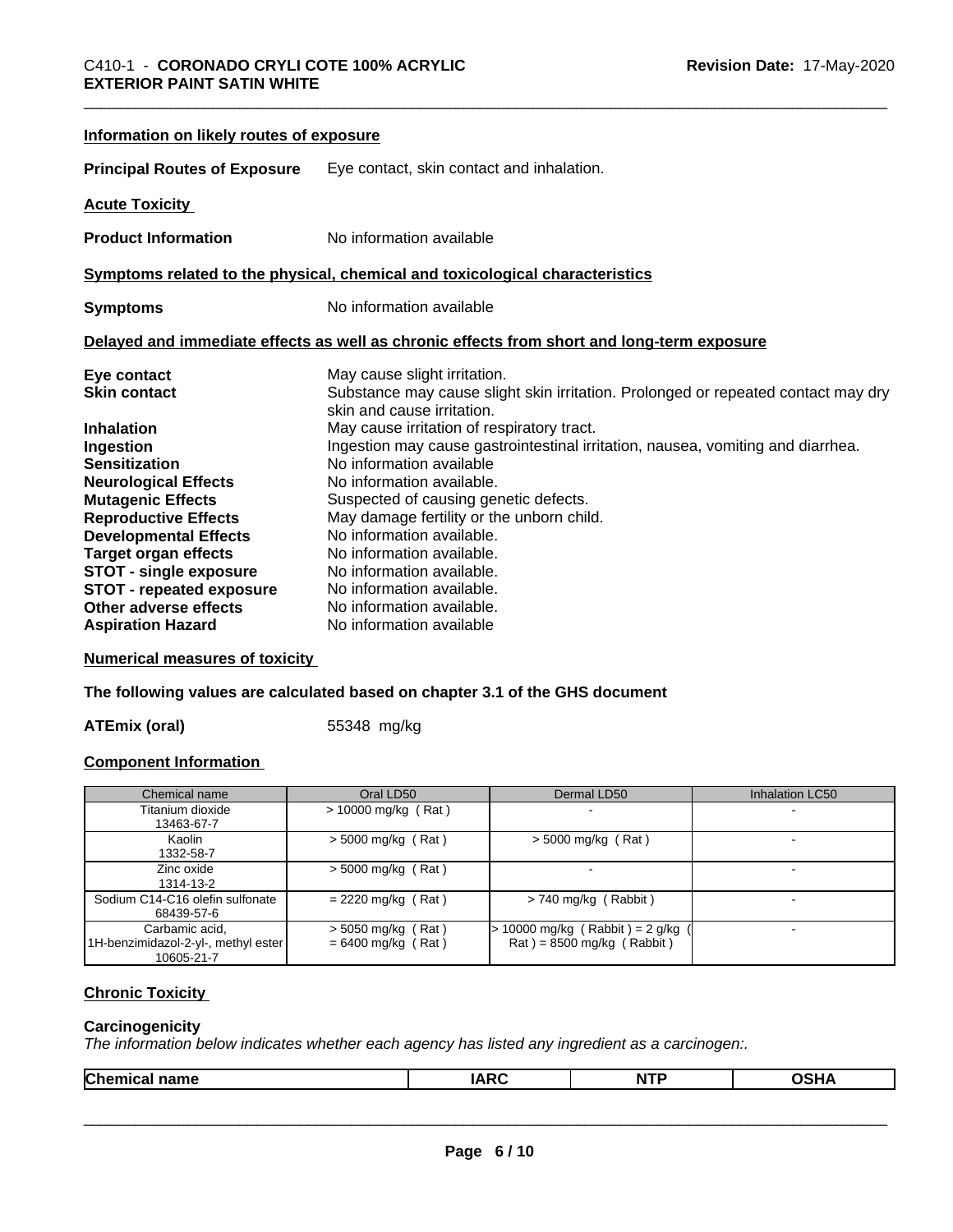|                               | <br>ם מ<br>ssible<br>⊣umar<br>--                   | Listed |
|-------------------------------|----------------------------------------------------|--------|
| .<br><br>dioxide<br>1 Itanium | <b>Prcinc</b><br>ıoaen<br>$\overline{\phantom{a}}$ |        |

• Although IARC has classified titanium dioxide as possibly carcinogenic to humans (2B), their summary concludes: "No significant exposure to titanium dioxide is thought to occur during the use of products in which titanium dioxide is bound to other materials, such as paint."

#### **Legend**

IARC - International Agency for Research on Cancer NTP - National Toxicity Program OSHA - Occupational Safety & Health Administration

**12. ECOLOGICAL INFORMATION**

#### **Ecotoxicity Effects**

The environmental impact of this product has not been fully investigated.

#### **Product Information**

#### **Acute Toxicity to Fish**

No information available

#### **Acute Toxicity to Aquatic Invertebrates**

No information available

#### **Acute Toxicity to Aquatic Plants**

No information available

#### **Persistence / Degradability**

No information available.

#### **Bioaccumulation**

No information available.

#### **Mobility in Environmental Media**

No information available.

#### **Ozone**

No information available

#### **Component Information**

#### **Acute Toxicity to Fish**

Titanium dioxide  $LC50:$  > 1000 mg/L (Fathead Minnow - 96 hr.) Carbamic acid, 1H-benzimidazol-2-yl-, methyl ester LC50: 1.5 mg/L (Rainbow Trout - 96 hr.)

#### **Acute Toxicity to Aquatic Invertebrates**

Carbamic acid, 1H-benzimidazol-2-yl-, methyl ester LC50: 0.22 mg/L (water flea - 48 hr.)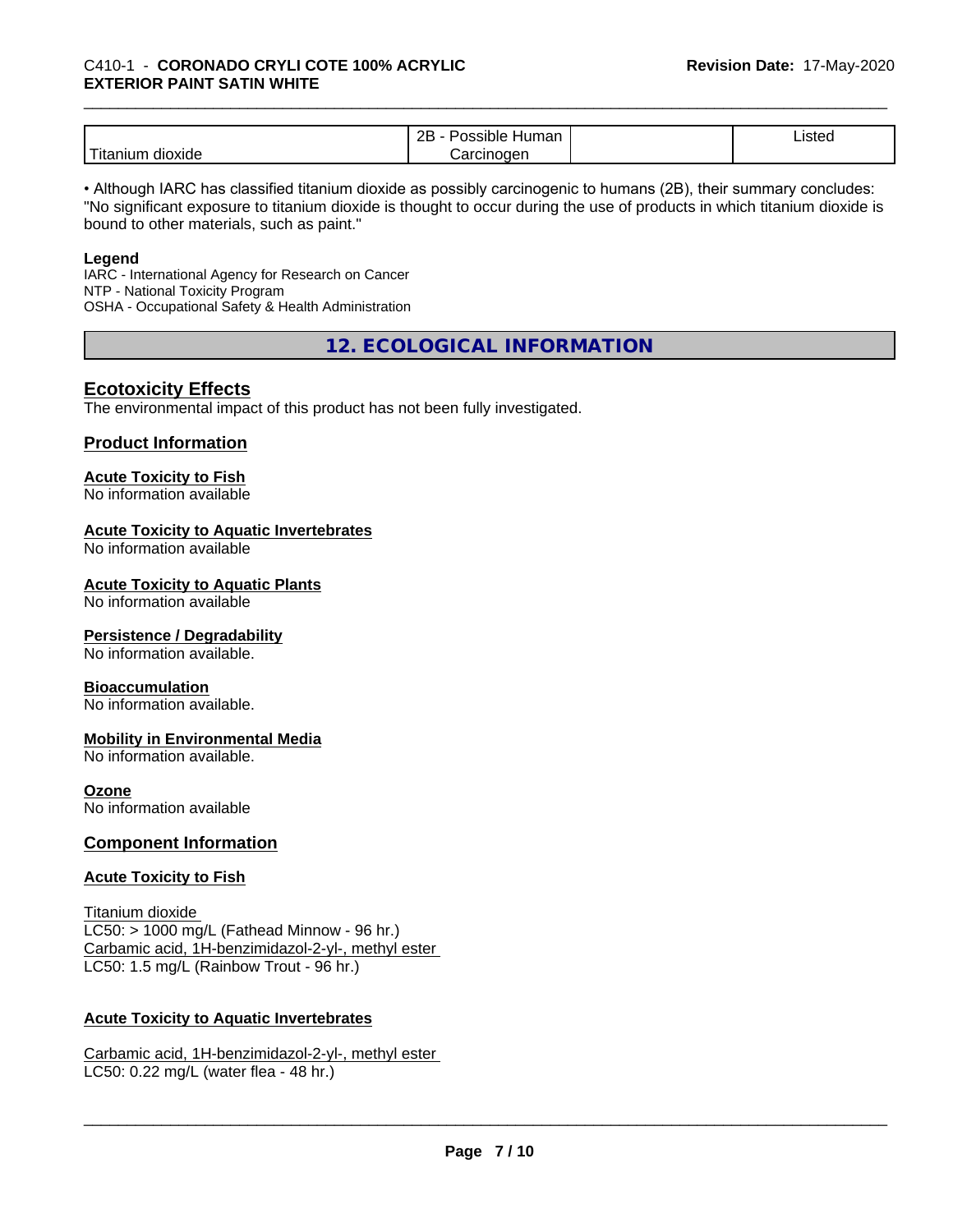#### **Acute Toxicity to Aquatic Plants**

No information available

| <b>Waste Disposal Method</b><br>Dispose of in accordance with federal, state, and local regulations. Local<br>requirements may vary, consult your sanitation department or state-designated<br>environmental protection agency for more disposal options. |
|-----------------------------------------------------------------------------------------------------------------------------------------------------------------------------------------------------------------------------------------------------------|
|                                                                                                                                                                                                                                                           |
| 14. TRANSPORT INFORMATION                                                                                                                                                                                                                                 |
| Not regulated<br><b>DOT</b>                                                                                                                                                                                                                               |
| Not regulated<br><b>ICAO/IATA</b>                                                                                                                                                                                                                         |
| <b>IMDG / IMO</b><br>Not regulated                                                                                                                                                                                                                        |
| <b>15. REGULATORY INFORMATION</b>                                                                                                                                                                                                                         |

#### **International Inventories**

| <b>TSCA: United States</b> | Yes - All components are listed or exempt. |
|----------------------------|--------------------------------------------|
| <b>DSL: Canada</b>         | Yes - All components are listed or exempt. |

#### **Federal Regulations**

#### **SARA 311/312 hazardous categorization**

| Acute health hazard               | Nο  |
|-----------------------------------|-----|
| Chronic Health Hazard             | Yes |
| Fire hazard                       | Nο  |
| Sudden release of pressure hazard | Nο  |
| Reactive Hazard                   | N٥  |

#### **SARA 313**

Section 313 of Title III of the Superfund Amendments and Reauthorization Act of 1986 (SARA). This product contains a chemical or chemicals which are subject to the reporting requirements of the Act and Title 40 of the Code of Federal Regulations, Part 372:

| <b>Chemical name</b> | CAS No.   | Weight-% | <b>CERCLA/SARA 313</b>     |
|----------------------|-----------|----------|----------------------------|
|                      |           |          | (de minimis concentration) |
| Zinc oxide           | 1314-13-2 |          |                            |

 $\overline{\phantom{a}}$  ,  $\overline{\phantom{a}}$  ,  $\overline{\phantom{a}}$  ,  $\overline{\phantom{a}}$  ,  $\overline{\phantom{a}}$  ,  $\overline{\phantom{a}}$  ,  $\overline{\phantom{a}}$  ,  $\overline{\phantom{a}}$  ,  $\overline{\phantom{a}}$  ,  $\overline{\phantom{a}}$  ,  $\overline{\phantom{a}}$  ,  $\overline{\phantom{a}}$  ,  $\overline{\phantom{a}}$  ,  $\overline{\phantom{a}}$  ,  $\overline{\phantom{a}}$  ,  $\overline{\phantom{a}}$ 

#### **Clean Air Act,Section 112 Hazardous Air Pollutants (HAPs) (see 40 CFR 61)** This product contains the following HAPs:

*None*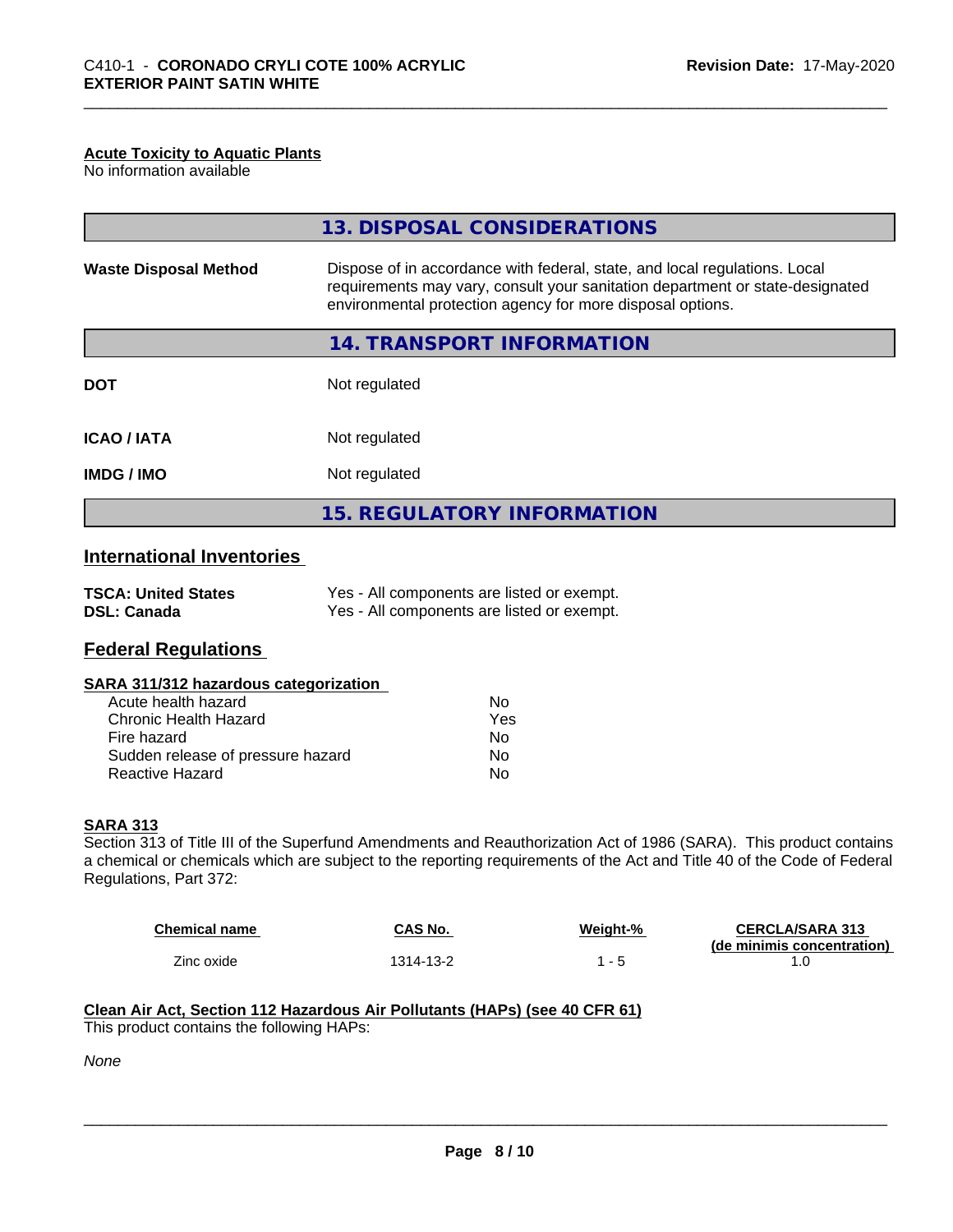#### **US State Regulations**

#### **California Proposition 65**

**A** WARNING: Cancer and Reproductive Harm– www.P65warnings.ca.gov

#### **State Right-to-Know**

| <b>Chemical name</b>                  | <b>Massachusetts</b> | <b>New Jersey</b> | Pennsvlvania |
|---------------------------------------|----------------------|-------------------|--------------|
| Titanium dioxide                      |                      |                   |              |
| Kaolin                                |                      |                   |              |
| Zinc oxide                            |                      |                   |              |
| Diatomaceous earth                    |                      |                   |              |
| Carbamic acid, 1H-benzimidazol-2-yl-, |                      |                   |              |
| methyl ester                          |                      |                   |              |

#### **Legend**

X - Listed

#### **16. OTHER INFORMATION**

| HMIS                                                          | Health: $2^*$ | <b>Flammability: 0</b> | <b>Reactivity: 0</b> | $PPE: -$ |  |
|---------------------------------------------------------------|---------------|------------------------|----------------------|----------|--|
| <b>HMIS Legend</b><br>0 - Minimal Hazard<br>1 - Slight Hazard |               |                        |                      |          |  |
| O Moderate Herera                                             |               |                        |                      |          |  |

- 2 Moderate Hazard
- 3 Serious Hazard
- 4 Severe Hazard
- \* Chronic Hazard
- X Consult your supervisor or S.O.P. for "Special" handling instructions.

*Note: The PPE rating has intentionally been left blank. Choose appropriate PPE that will protect employees from the hazards the material will present under the actual normal conditions of use.*

*Caution: HMISÒ ratings are based on a 0-4 rating scale, with 0 representing minimal hazards or risks, and 4 representing significant hazards or risks. Although HMISÒ ratings are not required on MSDSs under 29 CFR 1910.1200, the preparer, has chosen to provide them. HMISÒ ratings are to be used only in conjunction with a fully implemented HMISÒ program by workers who have received appropriate HMISÒ training. HMISÒ is a registered trade and service mark of the NPCA. HMISÒ materials may be purchased exclusively from J. J. Keller (800) 327-6868.*

 **WARNING!** If you scrape, sand, or remove old paint, you may release lead dust. LEAD IS TOXIC. EXPOSURE TO LEAD DUST CAN CAUSE SERIOUS ILLNESS, SUCH AS BRAIN DAMAGE, ESPECIALLY IN CHILDREN. PREGNANT WOMEN SHOULD ALSO AVOID EXPOSURE.Wear a NIOSH approved respirator to control lead exposure. Clean up carefully with a HEPA vacuum and a wet mop. Before you start, find out how to protect yourself and your family by contacting the National Lead Information Hotline at 1-800-424-LEAD or log on to www.epa.gov/lead.

**Prepared By** Product Stewardship Department Benjamin Moore & Co. 101 Paragon Drive Montvale, NJ 07645